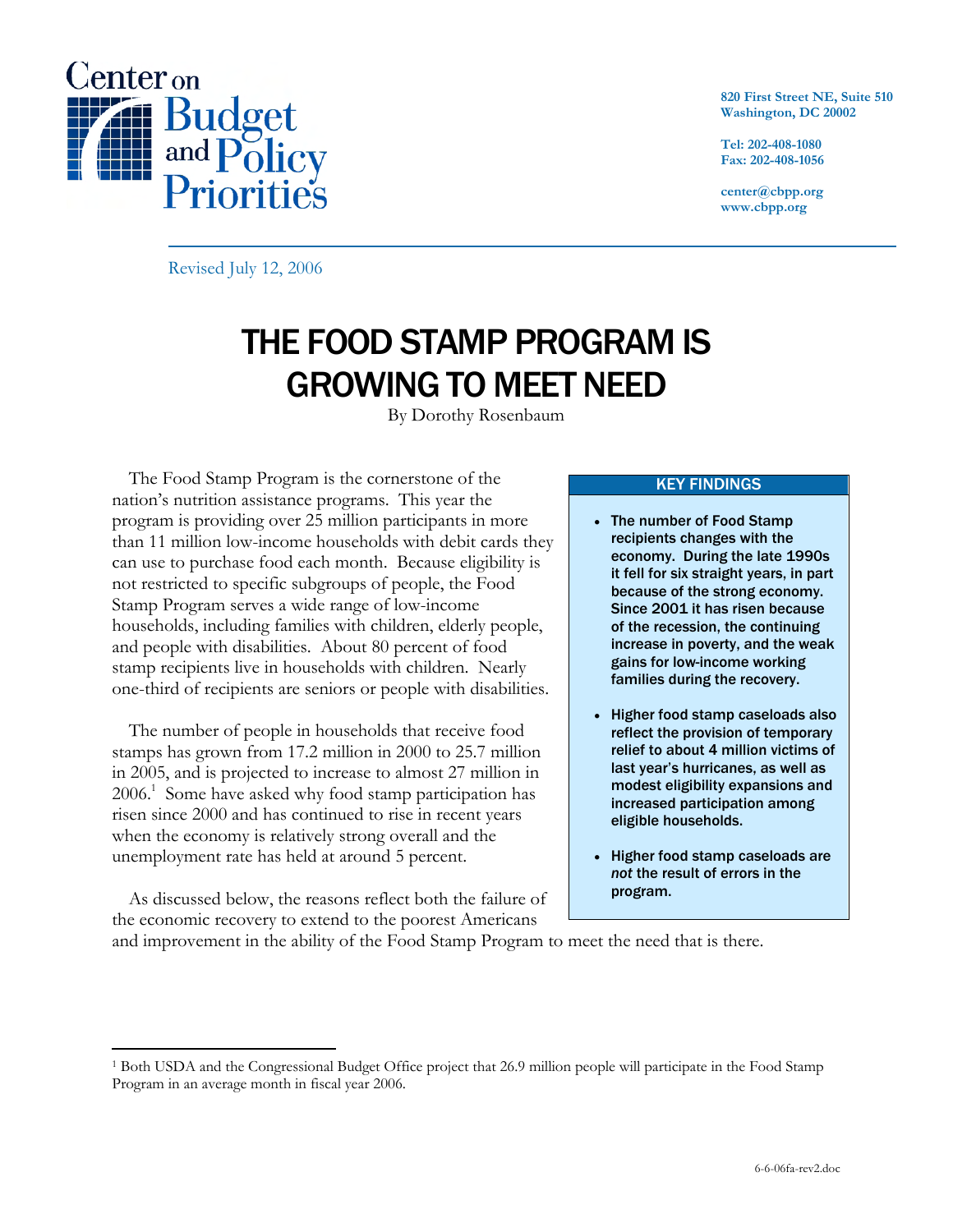

# The Food Stamp Program Responds to Swings in the Economy

After unemployment insurance, the Food Stamp Program is the federal benefit program most responsive to the economy. As the above chart shows, when poverty and unemployment rise, food stamp participation tends to increase. Conversely, when the economy improves, food stamp participation falls. Thus, much of the increase in food stamp participation and costs since 2000 has occurred because of the economic slowdown that turned into a recession in 2001. This growth followed six years of continuous *declines* in food stamp participation and costs, related in part to the strong economy of the late 1990s.

# The Economic Recovery Has Not Extended to Low-income Americans

Food stamp participation continued to rise after the overall unemployment numbers began to improve in 2004, in part because the gains from the economic recovery have not been strong among low-income working families.<sup>2</sup>

 During the current economic recovery, the number and percentage of Americans living in poverty has remained high; in fact, poverty has risen now for four straight years (2001-2004). In 2004, the

 $\overline{a}$ 2 For more information see, CBPP, *How Does This Recovery Measure Up,* revised April 10, 2006, at http://www.cbpp.org/8-9-05bud.htm, and CBPP, *Economic Recovery Failed to Benefit Much of the Population in 2004,* August 30, 2005, at http://www.cbpp.org/8-30-05pov.htm.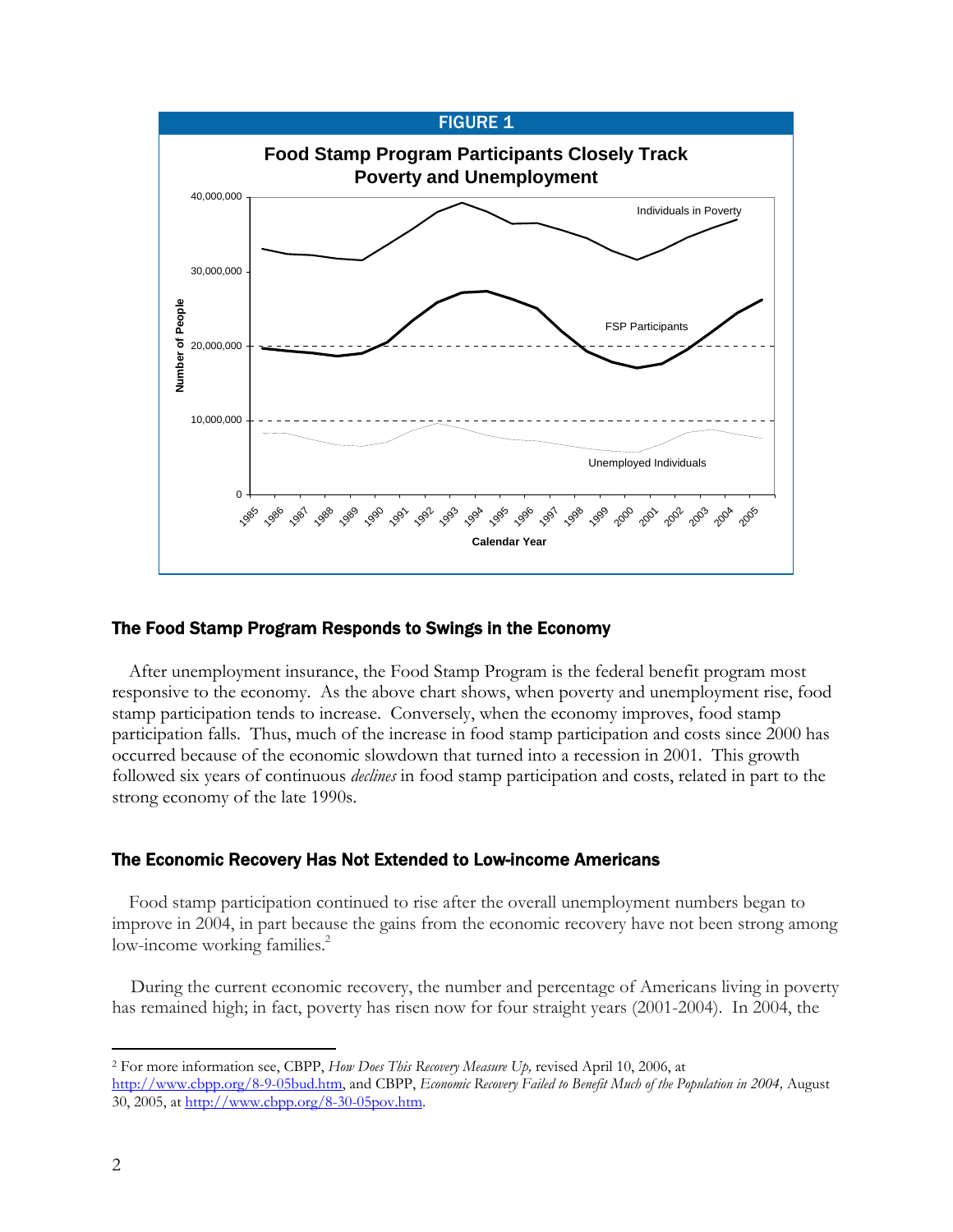most recent year for which Census data on income and poverty are available, 37 million people were poor, an increase of 17 percent since 2000. The number of Americans living in deep poverty — with family income below *half* of the poverty line — rose even faster, by 24 percent from 2000 to 2004. In no other economic recovery of the past 45 years did poverty increase between the second and third full years of the recovery.

Poverty has persisted during this recovery in part because the recovery has not increased real earnings at the lower end of the income distribution. During the current recovery, real wages and salaries have grown at less than half their average annual rate in other recoveries since the end of World War II. Real median wages for the bottom onefifth of full-time workers fell in 2003, 2004, and 2005. This also is the only recovery in the past 45 years in which the income of the typical household did not grow between the second and third years of the recovery.

Food insecurity, as well, has continued to grow in recent years. According to USDA, some 38 million Americans lived in households that were "food insecure" in 2004, meaning they had difficulty affording food.<sup>3</sup> The number of individuals facing food insecurity increased by almost two million people between 2003 and 2004 and has increased by more than 6 million people since 1999. In 2004, more than one in ten American adults — and nearly one in five American children — lived in food-insecure households.

Thus, despite relatively low overall unemployment in recent years, the need for food stamps has continued to rise.

# The Food Stamp Program is Reaching More People; But Many who are Eligible Still do not Participate

USDA's most recent studies find that the Food Stamp Program is reaching more lowincome households. First, more low-income households are *eligible* for food stamps because of the increases in the number of poor people discussed above, the provisions of the 2002 farm bill that restored food stamp eligibility for some legal immigrants,<sup>4</sup> and new state options that have allowed states to provide food stamps to households that own a reliable car.<sup>5</sup> In the past, restrictive rules about car ownership were a barrier for food stamp participation among working-poor families.

 $\overline{a}$ 

The number of individuals facing food insecurity has increased by more than 6 million people since 1999.

<sup>&</sup>lt;sup>3</sup> More technically, "food insecure" households are households that at times are uncertain of having, or unable to acquire, enough food for all household members because they have insufficient money and other resources for food. *Household Food Security in the United States, 2004*, by Mark Nord, Margaret Andrews, and Steven Carlson, Economic Research Report No. (ERR11), October 2005, available at http://www.ers.usda.gov/Publications/err11/.

<sup>4</sup> Undocumented immigrants are not eligible for food stamps. The Congressional Budget Office (CBO) estimated in 2002 that the farm bill's restoration of food stamp benefits to some legal immigrants would increase food stamp participation by a little less than 400,000 people in an average month.

<sup>5</sup> USDA estimated that legislation enacted in 2000 that provided states an option to ease outdated asset rules relating to vehicles would increase food stamp participation by about 240,000 people in an average month.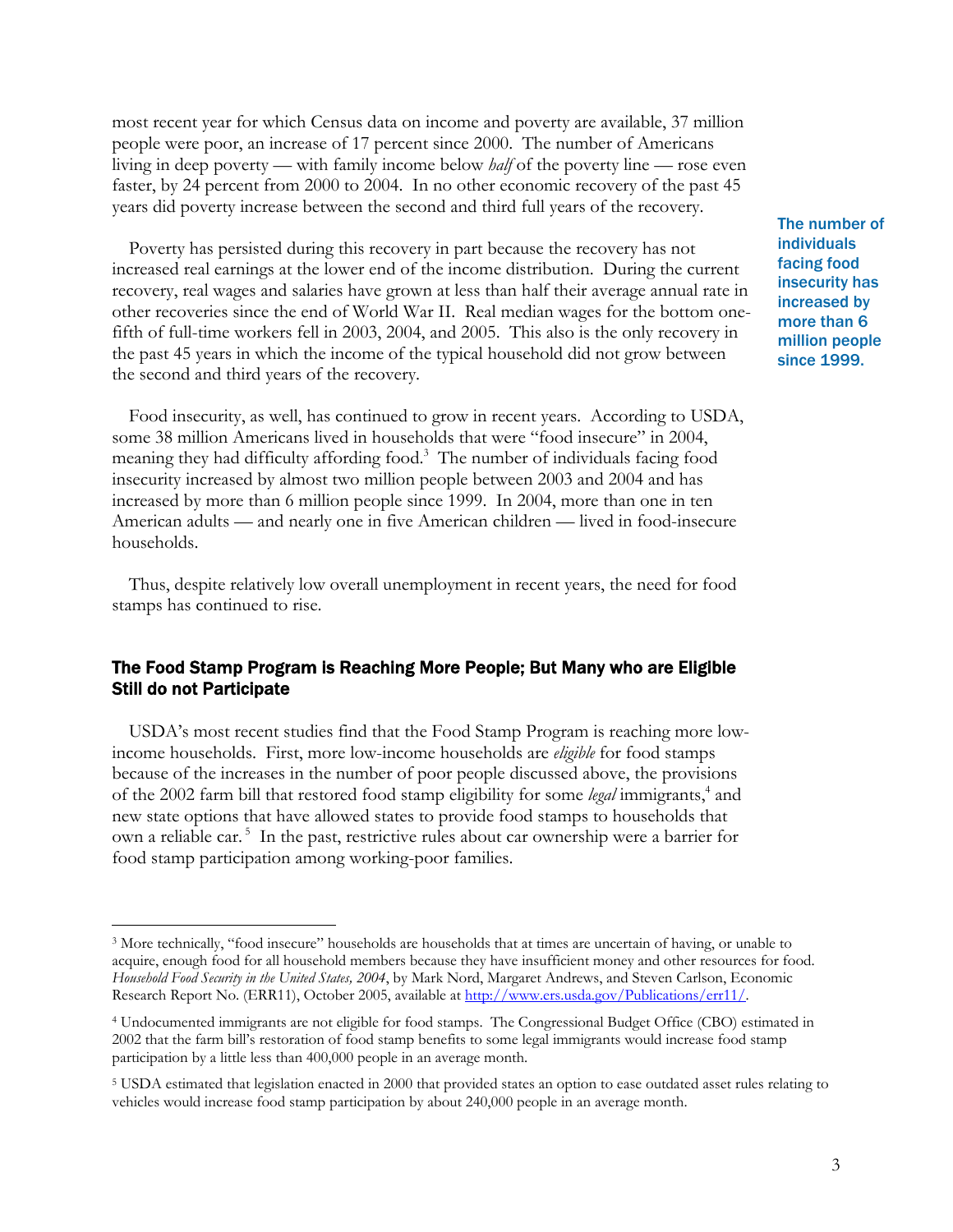#### Average Food Stamp Benefit Levels Also Reflect Increased Need

This paper discusses trends over the last ten years in the number of low-income households that participate in the Food Stamp Program. A similar and related story occurred over the same period in the average *amount* of food stamp benefits that participating households receive.

In 2005, the average food stamp benefit was about \$93 a month per person. In real terms, (i.e., after adjusting for food-price inflation as measured by the Consumer Price Index for food), food stamp benefits have grown by 13 percent since 2000. This increase, however, follows a period when the real value of food stamp average benefits (in 2005 dollars) fell by almost 10 percent, from \$91 per person per month in 1996 to \$82 in 2000. Thus, despite the recent increase in the real value of food stamp benefits, the level in 2005 is essentially the same as it was in 1996.

The primary reasons for these trends in average benefits mirror the reasons for the trends in participation. To target food stamp benefits to the neediest households, the food stamp benefit formula is structured so that households with less income available to purchase food receive higher food stamp benefits, and vice versa. To determine the food stamp benefit level for which an eligible household qualifies, a household's available (or net) income is computed; a household's "net income" reflects its income after deductions for certain expenses such as high shelter, medical, and child care costs.

- **Income:** In the strong economy of the late 1990s, the gross income of food stamp recipients grew faster than inflation, which contributed to a decline in average food stamp benefits. In contrast, between 2000 and 2004 (the most recent year for which detailed data are available), the average real gross income of food stamp households fell 6 percent, which contributed to an increase in food stamp average benefits (since participating households had less money available to purchase food).
- **Expenses:** The food stamp benefit formula allows deductions from income for certain expenses, such as high shelter, medical, and child care costs that result in households having less income available to purchase food. A household with higher deductions receives a higher food stamp benefit. Benefit cuts enacted as part of the 1996 welfare law contributed in the late 1990s to decreases in the amounts that households could deduct from their income. In legislation enacted late in 2000, Congress partially reversed the 1996 cut in the food stamp shelter deduction. In addition, in recent years, many households have faced rapidly rising housing and utility expenses. As a result, the real cost of shelter incurred by food stamp households has increased sharply, by over 15 percent since 2000. These increased expenses are reflected in higher shelter deductions, which, in turn, have led to modestly higher average food stamp benefits.

In conclusion, average monthly food stamp benefits have not increased significantly over the past ten years. Over this period, the food stamp benefit formula has appropriately taken into account both increases and decreases in the income and expenses that food stamp households experience.

In addition, the share of eligible low-income households that participate in food stamps has increased modestly in recent years, in part because of improvements and simplifications in the program enacted in 2002 that retooled the program to serve low-wage working families more effectively.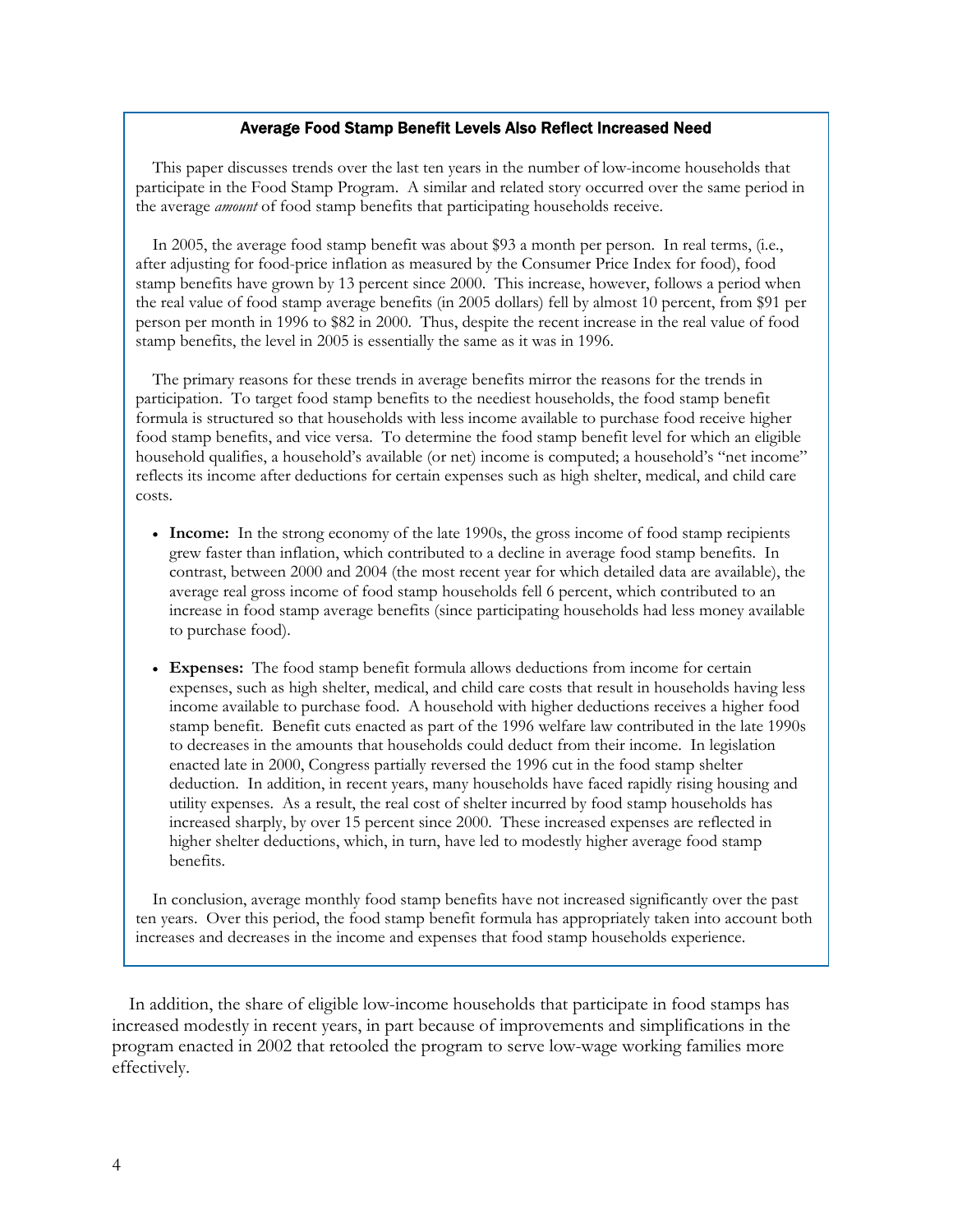It is important to note that the increase in food stamp participation represents a recovery from the partial collapse in food stamp participation in the late-1990s, when the number of people receiving food stamps plummeted from 26.6 million in 1995 to 17.3 million in 2001 (see the chart on page 2). USDA studies have shown that the decline in participation rates during this time occurred in part as a result of serious initial problems in adapting the Food Stamp Program to the sweeping changes being made in the welfare system after the 1996 welfare law.

Despite recent gains in the number of people who receive food stamps, USDA's most recent estimates find that only 61 percent of people who are eligible for the Food Stamp Program actually participate. The Food Stamp Program serves only about half (51 percent) of eligible people who live in working families and only about a quarter (28 percent) of eligible seniors.<sup>6</sup>

## USDA, Congress, and States Are Committed to Serving all Eligible Households

The USDA, Congress, and states have made it a priority to improve participation in the Food Stamp Program among eligible households. USDA annually awards performance bonuses to states with the highest and most improved program access rates. A key performance goal for the Food and Nutrition Service (FNS), the USDA agency that administers the program, is to raise food stamp participation rates from 56 percent to 63 percent by 2007.

 In recent testimony before the House Appropriations Committee, Eric Bost, the USDA Under Secretary for Food, Nutrition, and Consumer Services, reiterated the agency's commitment to "encourage all who are eligible and in need to participate in the program," and, "to aggressively promote the message that Food Stamps Make America Stronger, in the sense that the program puts healthy food on the tables of low-income families and has a positive effect on local economies."

## The Food Stamp Program Fills a Critical Need after Disasters

-

Using the Food Stamp Program's flexible disaster authority, USDA was able to quickly and efficiently provide over \$900 million of food stamps to about 4 million individuals in 2 million households in the aftermath of hurricanes Katrina, Rita and Wilma. The number of individuals receiving food stamps went from 25.8 million in August 2005 to 29.6 million in November, following the hurricanes. Then by February 2006, participation fell back almost to pre-hurricane levels (26.0 million).

The increase in food stamp participation represents a recovery from the late-1990s, when the number of people receiving food stamps plummeted from 26.6 million in 1995 to 17.3 million in 2001.

<sup>6</sup> U.S. Department of Agriculture, Food and Nutrition Service, *Food Stamp Program Participation Rates: 2004*, June 2006, available at http://www.fns.usda.gov/oane/menu/Published/FSP/FSPPartNational.htm.